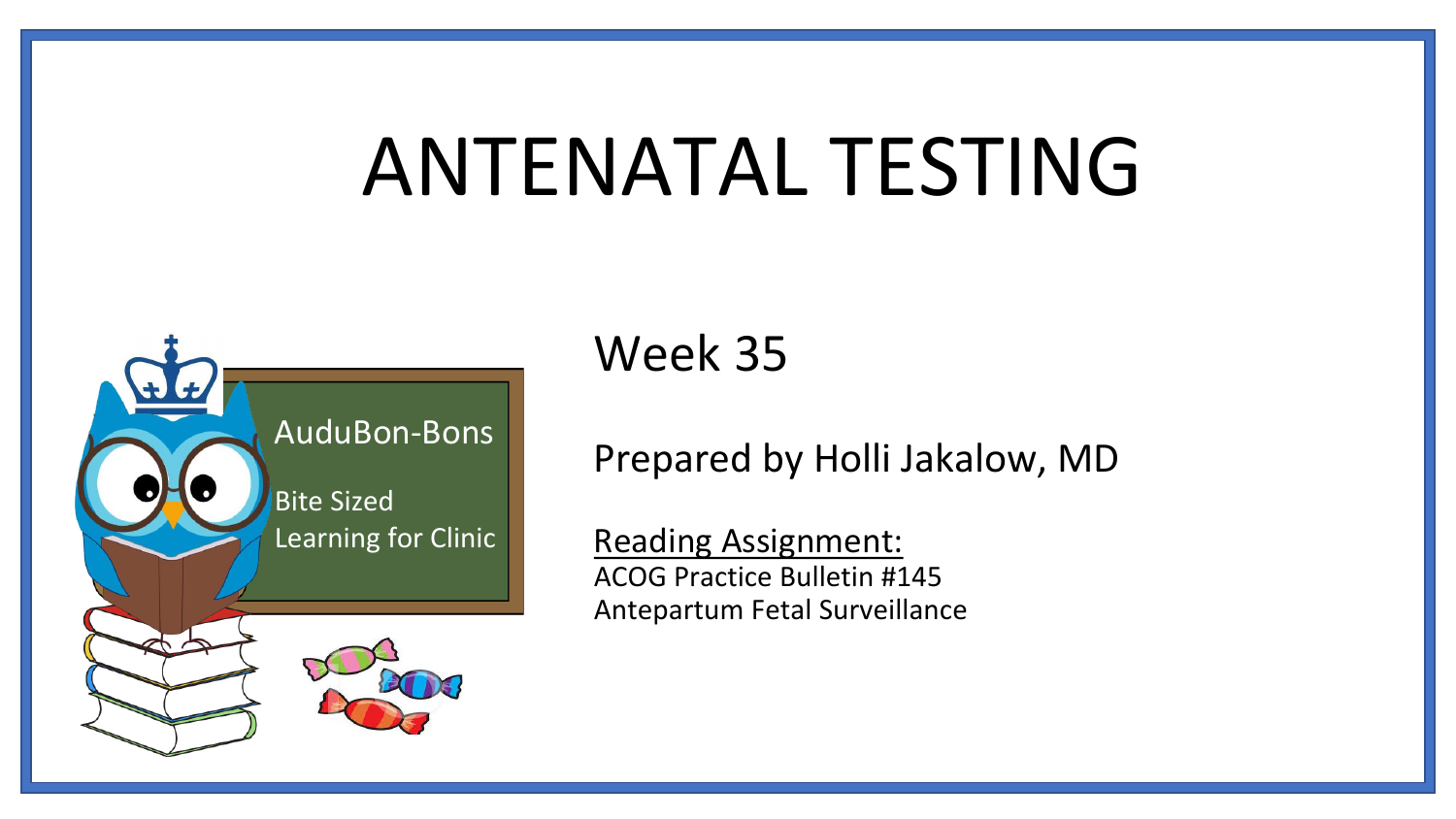## LEARNING OBJECTIVES

- To recognize the indications for antenatal testing
- To understand the techniques for antenatal testing
- To counsel on the guidelines for antenatal testing consistent with the best scientific evidence

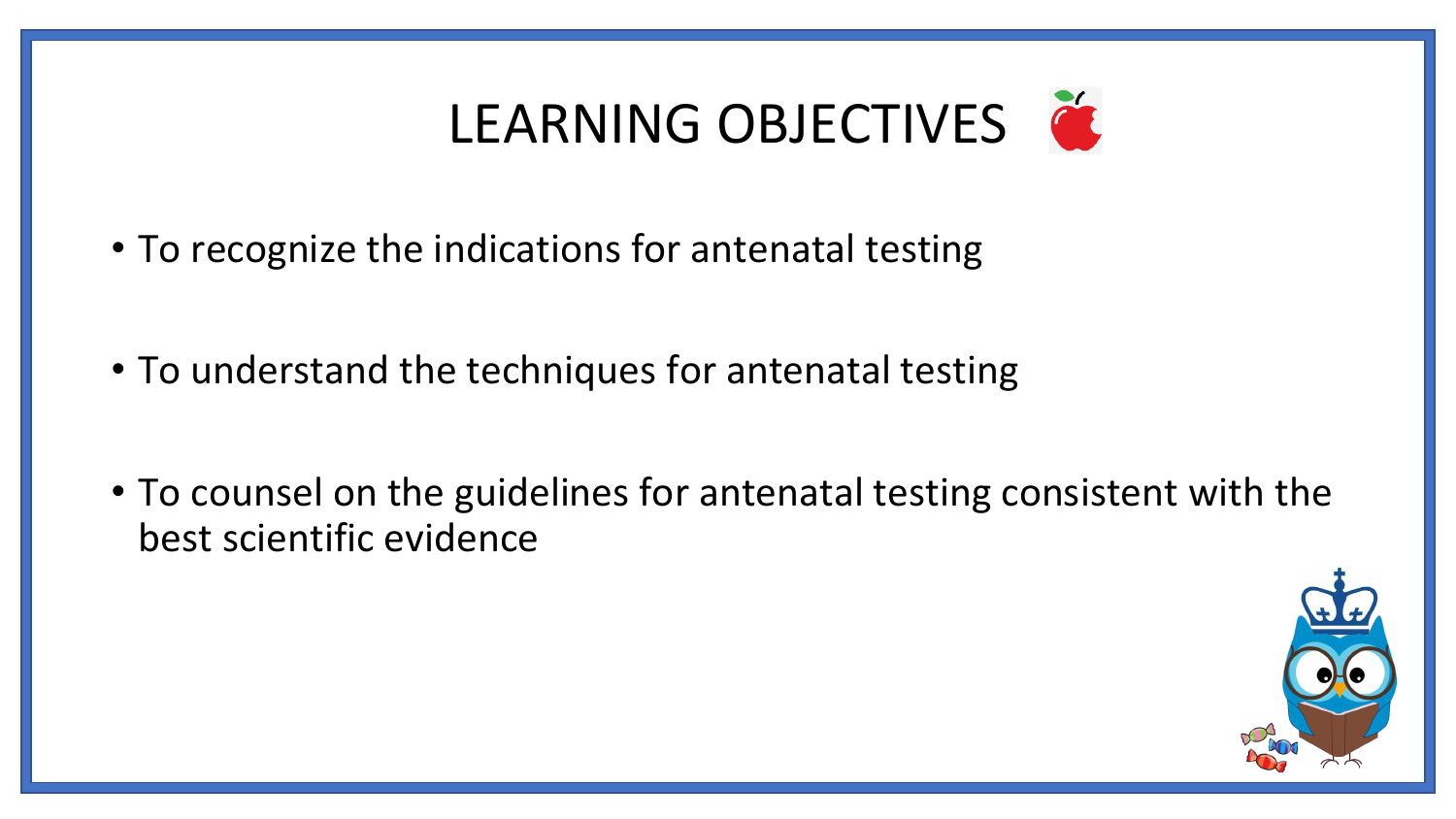### CASE VIGNETTE

• Ms. Alta Presion, a 39 yo G1 P0 woman at 37wga, presents to clinic for an antepartum visit requesting an explanation for why she needs to have such frequent ultrasounds.

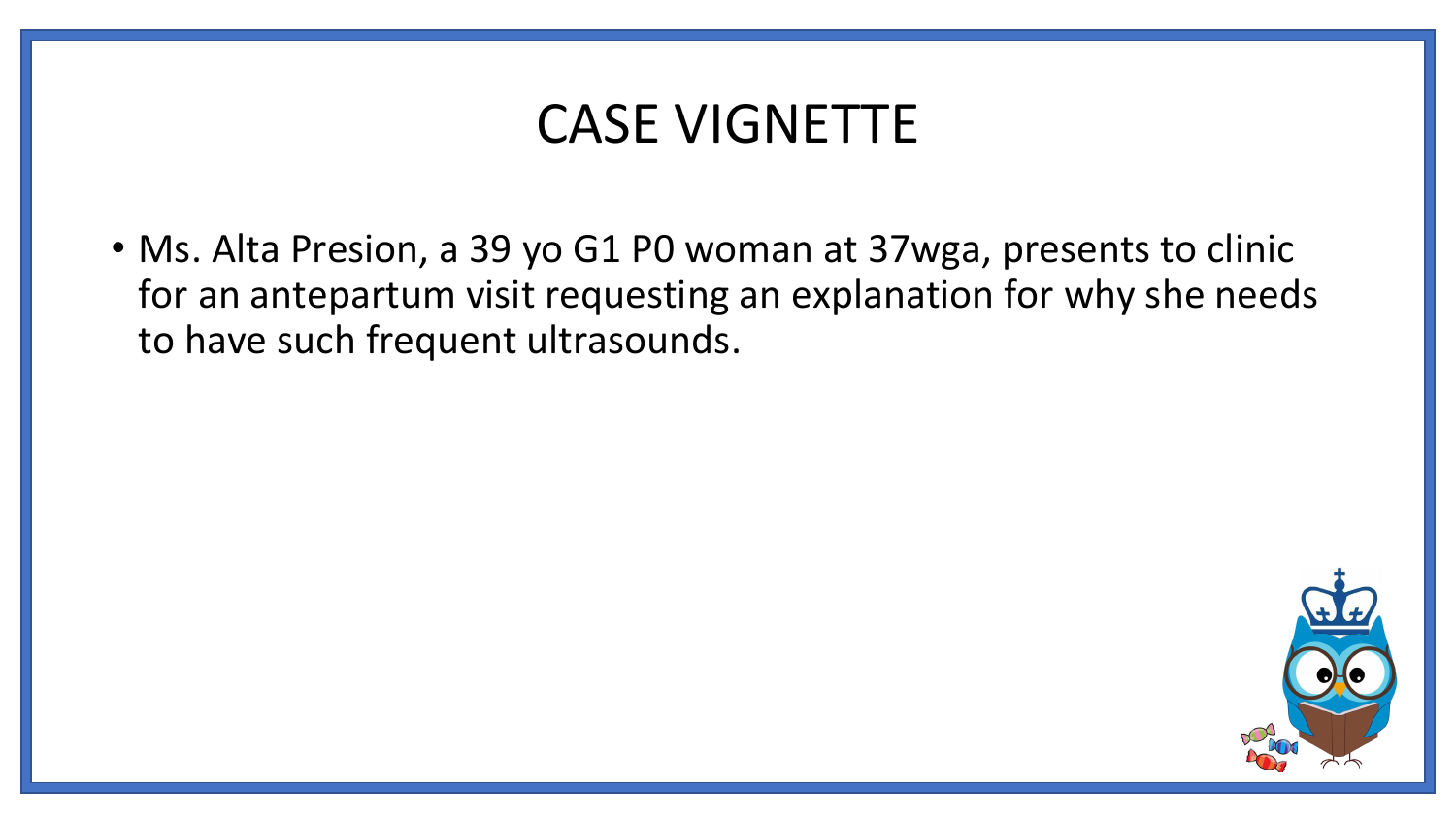### FOCUSED HISTORY

What elements of the patient's history are most relevant?

- PMH: **Chronic hypertension not on medication Normotensive with rare mild range hypertension during pregnancy Advanced maternal age**
- PSH: Liposuction 5 years ago
- OBH: **Current pregnancy uncomplicated other than PMH noted above Reports normal fetal movement Denies ctx, lof, vb Denies symptoms of preeclampsia**
- PGYNH: Regular menses prior to pregnancy. Denies history of STIs or abnormal paps. Denies history of fibroids or cysts.
- MEDS: PNV
- All: NKDA
- FH: HTN
- SH: Denies tob, drug, etoh use. Denies IPV. Accepts blood products.

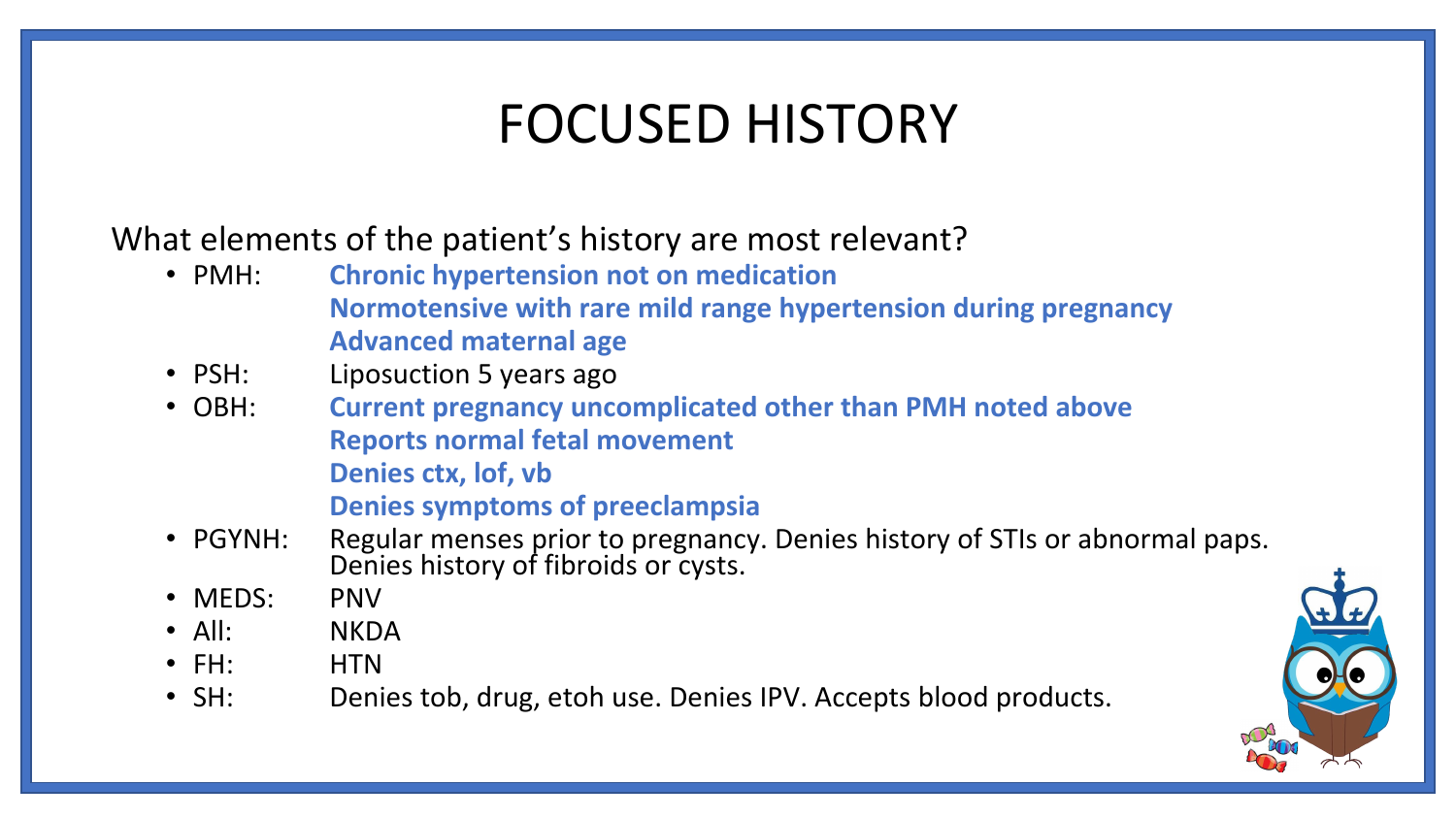### PERTINENT PHYSICAL EXAM FINDINGS

What elements of the patient's physical exam are most relevant?

- General: Well appearing woman, VSS (normotensive)
- CV: RRR
- Resp: CTAB
- Abd: Soft, ND, NT, appropriately gravid, no RUQ tenderness
- **FH: 36cm**
- **FHR 140s bpm**
- Ext: WWP, no edema

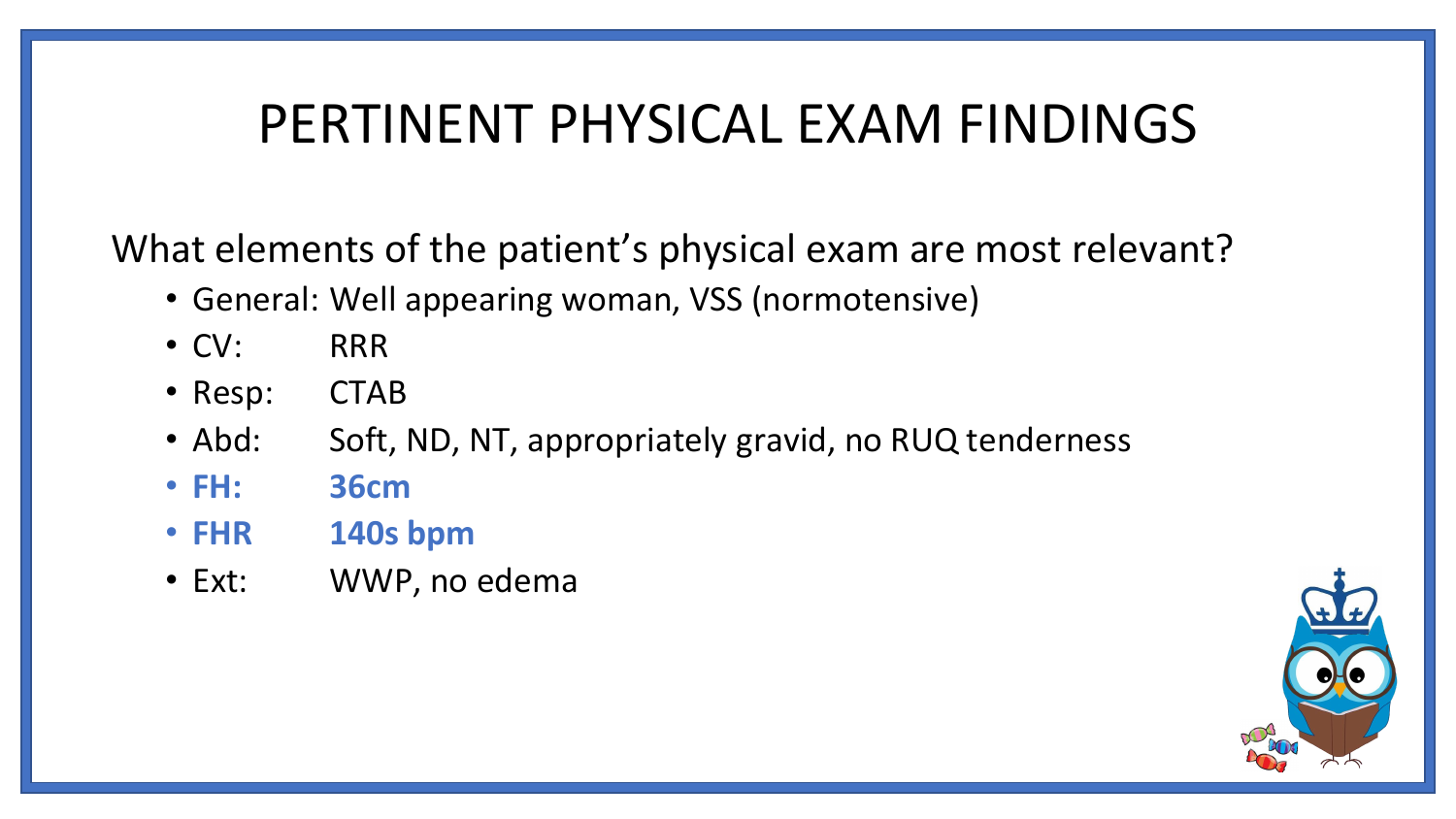### INDICATIONS FOR ANTENATAL TESTING

- **What is the purpose of antenatal testing?** 
	- To prevent fetal death

#### • **What are this patient's indications for antenatal testing?**

- Chronic hypertension
- Advanced maternal age

• **Has antenatal testing been demonstrated to definitively improve fetal outcome?** 

• No. However, there is observational evidence that it decreases risk of fetal death. Risk/Benefit ratio in favor of testing in appropriate pregnancies.

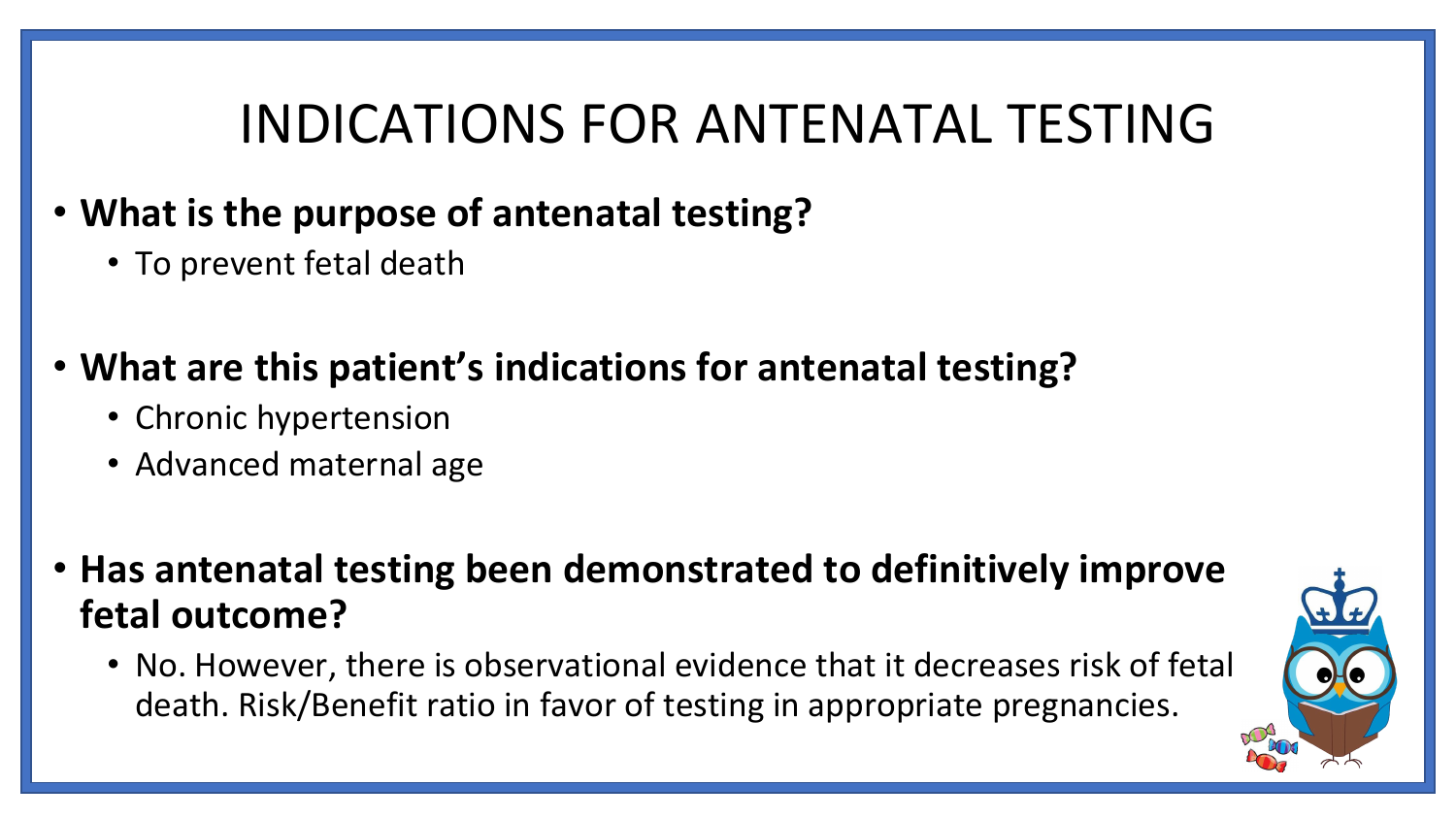### INDICATIONS FOR ANTENATAL TESTING

#### **What are the indications for antenatal testing?**

• Pregnancies where the risk of fetal death is increased

Box 1. Indications for Antepartum Fetal Surveillance Testing  $\Leftrightarrow$ Maternal conditions · Pregestational diabetes mellitus · Hypertension · Systemic lupus erythematosus • Chronic renal disease · Antiphospholipid syndrome · Hyperthyroidism (poorly controlled) · Hemoglobinopathies (sickle cell, sickle cell-hemoglobin C. or sickle cell-thalassemia disease) • Cyanotic heart disease Pregnancy-related conditions • Gestational hypertension • Preeclampsia · Decreased fetal movement · Gestational diabetes mellitus (poorly controlled or medically treated) · Oligohydramnios · Fetal growth restriction • Late term or postterm pregnancy · Isoimmunization · Previous fetal demise (unexplained or recurrent risk) • Monochorionic multiple gestation (with significant growth discrepancy) Data from Liston R, Sawchuck D, Young D. Fetal health surveillance: antepartum and intrapartum consensus guideline. Society of Obstetrics and Gynaecologists of Canada, British Columbia Perinatal Health Program [published erratum appears in J Obstet Gynaecol Can 2007;29:909]. J Obstet Gynaecol Can 2007;29:S3-56. (Level III)

| Condition                                            |  |
|------------------------------------------------------|--|
| Abruption                                            |  |
| Advanced maternal age> 35 years *                    |  |
| Amniocentesis ≥24 weeks                              |  |
| Antiphospholipid syndrome                            |  |
| Chronic hypertension                                 |  |
| Chronic renal disease                                |  |
| Cholestasis                                          |  |
| Maternal cyanotic heart disease                      |  |
| Decreased fetal movement                             |  |
| Diabetes mellitus (type 1 or 2)                      |  |
| Gestational diabetes (on medication or poor control) |  |
| Gestational diabetes (on diet and good control)      |  |
| Gestational hypertension                             |  |
| Hyperthyroidism (poor control)                       |  |
| Hemoglobinopathies (SS, SC, S-thal)                  |  |
| Fetal growth restriction (EFW < 10th or AC < 5th)    |  |
| Isoimmunization                                      |  |
| Known or suspected fetal anomaly                     |  |
| Multiple gestations                                  |  |
| Dichorionic twins                                    |  |
| Trichorionic triplets                                |  |
| Uncomplicated monochorionic multiples                |  |
| Complicated monochorionic multiples                  |  |
| Monoamniotic multiples                               |  |
| Obesity with BMI > 30 F                              |  |
| Oligohydramnios                                      |  |
| Polyhydramnios                                       |  |
| Post EDC pregnancy                                   |  |
| Preedampsia                                          |  |
| Prior intrauterine fetal demise (unexplained)        |  |
| Systemic lupus erythe matosus (active disease)       |  |
| Thrombophilia with poor OB history                   |  |

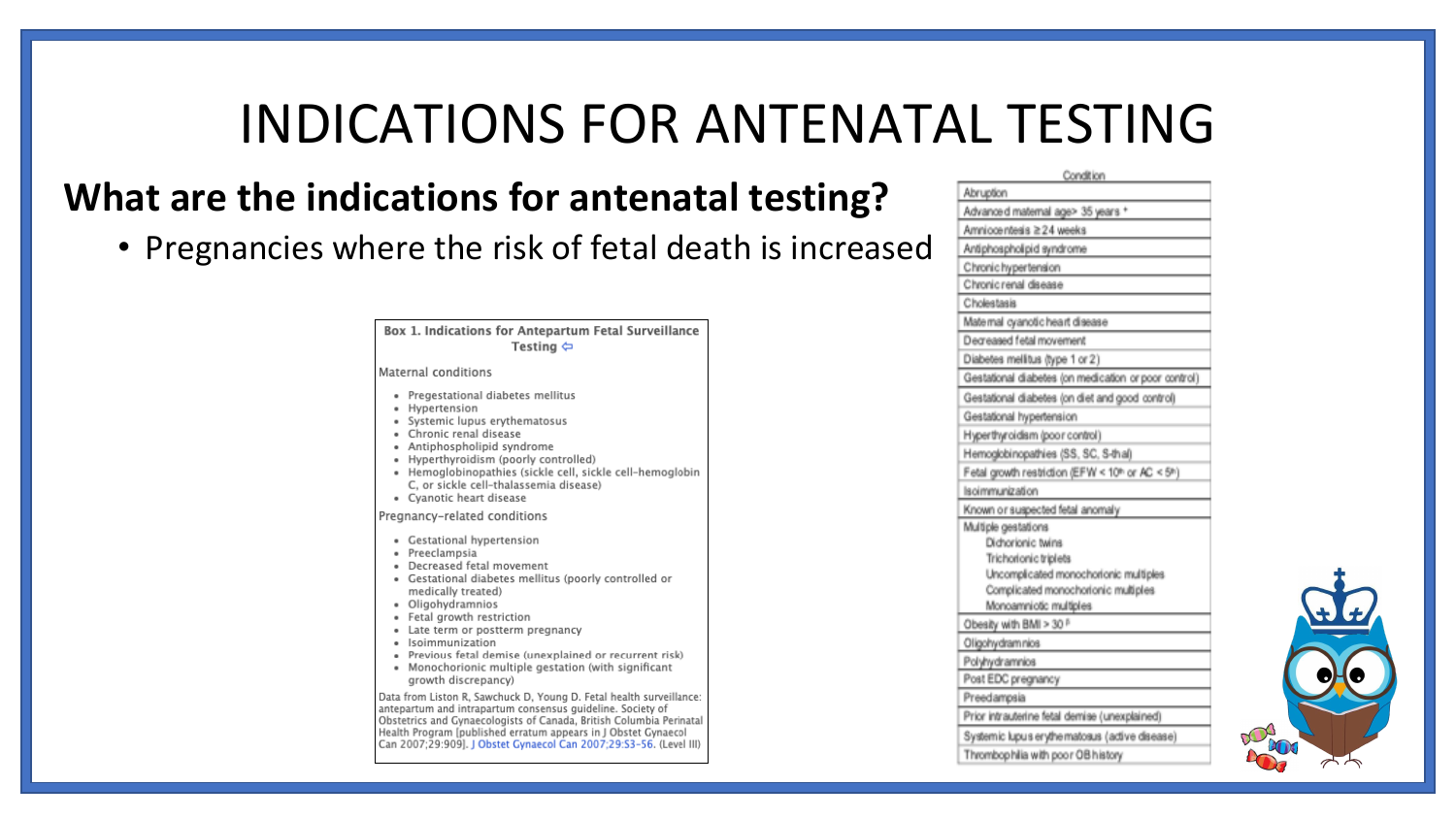### TIMING AND FREQUENCY OF ANTENATAL **TESTING**

#### **INDICATIONS FOR ANTENATAL SURVEILLANCE (BPP + /- NST):**

Per ACOG, based on clinical judgement

| Condition                                                                                                                                                                   | Initiate Testing (GA in weeks)                                    | Frequency of Testing                                                           |
|-----------------------------------------------------------------------------------------------------------------------------------------------------------------------------|-------------------------------------------------------------------|--------------------------------------------------------------------------------|
| Abruption                                                                                                                                                                   | At diagnosis                                                      | Twice weekly                                                                   |
| Advanced maternal age> 35 years *                                                                                                                                           | 36+                                                               | Weekly                                                                         |
| Amniocentesis ≥24 weeks                                                                                                                                                     | Post-procedure                                                    | NST once                                                                       |
| Antiphospholipid syndrome                                                                                                                                                   | 32                                                                | Weekly                                                                         |
| Chronic hypertension                                                                                                                                                        | 32-34                                                             | Weekly                                                                         |
| Chronic renal disease                                                                                                                                                       | 32                                                                | Weekly                                                                         |
| Cholestasis                                                                                                                                                                 | At diagnosis                                                      | Weekly; 2 x weekly if bile acids > 40                                          |
| Maternal cyanotic heart disease                                                                                                                                             | 28                                                                | Weekly                                                                         |
| Decreased fetal movement                                                                                                                                                    | At diagnosis                                                      | Once                                                                           |
| Diabetes mellitus (type 1 or 2)                                                                                                                                             | 32 (earlier if poor control or end-organ damage)                  | Twice weekly                                                                   |
| Gestational diabetes (on medication or poor control)                                                                                                                        | 32                                                                | Twice weekly                                                                   |
| Gestational diabetes (on diet and good control)                                                                                                                             | 40                                                                | Weekly                                                                         |
| Gestational hypertension                                                                                                                                                    | At diagnosis                                                      | Weekly                                                                         |
| Hyperthyroidism (poor control)                                                                                                                                              | 32                                                                | Weekly                                                                         |
| Hemoglobinopathies (SS, SC, S-thal)                                                                                                                                         | 32                                                                | Weekly                                                                         |
| Fetal growth restriction (EFW < 10th or AC < 5th)                                                                                                                           | At diagnosis                                                      | Weekly; 2 x weekly if abnormal Dopplers                                        |
| Isoimmunization                                                                                                                                                             | At diagnosis                                                      | Weekly MCA Dopplers                                                            |
| Known or suspected fetal anomaly                                                                                                                                            | 32 weeks                                                          | Weekly                                                                         |
| Multiple gestations<br>Dichorionic twins<br>Trichorionic triplets<br>Uncomplicated monochorionic multiples<br>Complicated monochorionic multiples<br>Monoamniotic multiples | 36<br>32<br>> 16 weeks<br>> 16 weeks<br>When intervention desired | Weekly<br>Weekly<br>q 2 wks 16-32 wks; weekly > 32 weeks<br>Per MFM<br>Per MFM |
| Obesity with BMI > 30 F                                                                                                                                                     | $34 - 36$ <sup>B</sup>                                            | Weekly                                                                         |
| Oligohydram nios                                                                                                                                                            | At diagnosis                                                      | Twice weekly                                                                   |
| Polyhydramnios                                                                                                                                                              | At diagnosis                                                      | Weekly                                                                         |
| Post EDC pregnancy                                                                                                                                                          | 41                                                                | Twice weekly                                                                   |
| Preedampsia                                                                                                                                                                 | At diagnosis                                                      | Twice weekly                                                                   |
| Prior intrauterine fetal demise (unexplained)                                                                                                                               | 34 weeks (earlier if prior loss < 34 weeks)                       | Weekly                                                                         |
| Systemic lupus erythe matosus (active disease)                                                                                                                              | 28                                                                | Weekly                                                                         |
| Thrombophilia with poor OB history                                                                                                                                          | 32                                                                | Weekly                                                                         |



\* Consider earlier testing (~ 32-34 weeks) in AMA> 40 yo <sup>p</sup> Consider earlier testing (~ 34 wk) in BMI > 35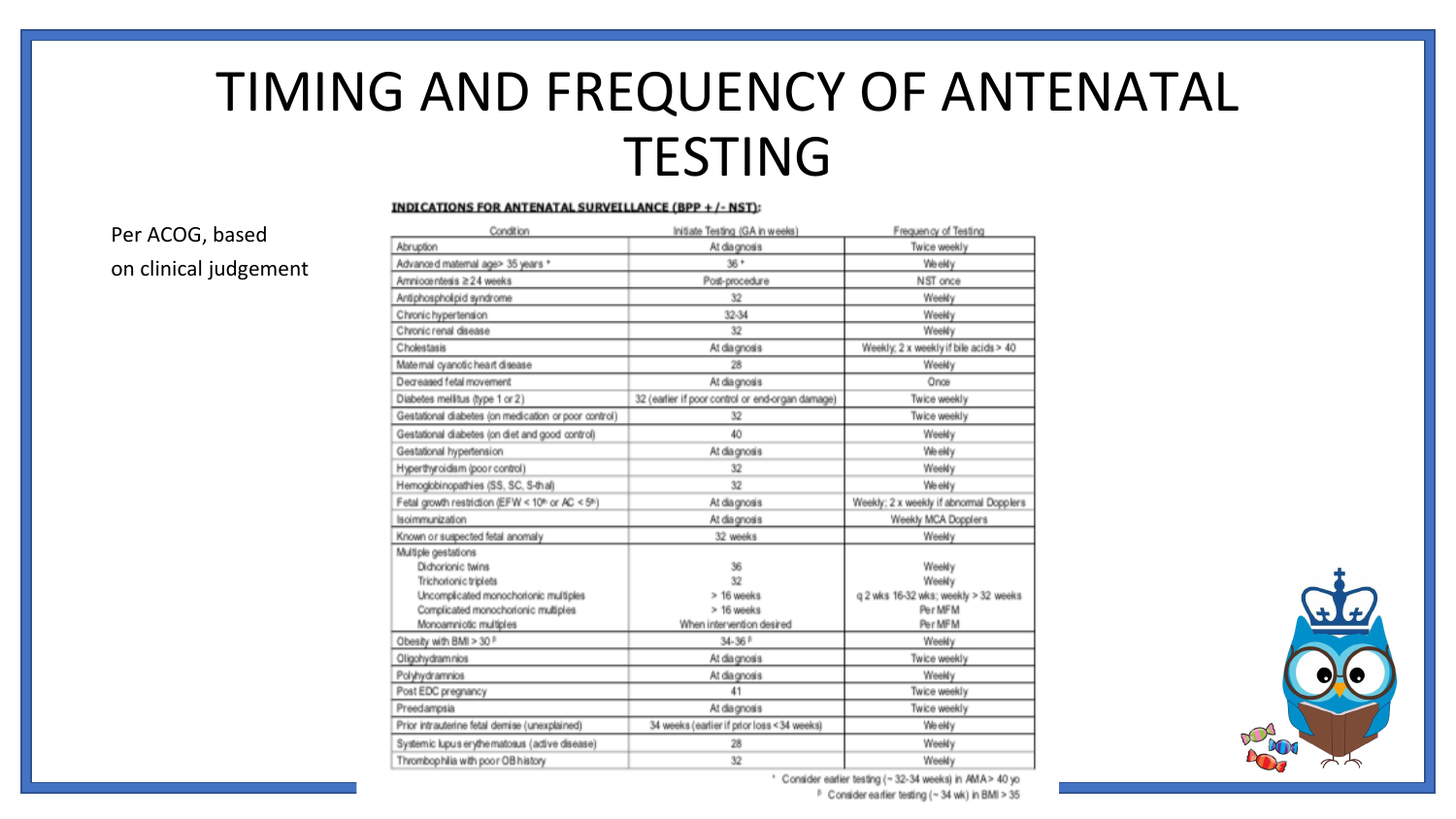### TECHNIQUES FOR ANTENATAL TESTING

What are the techniques for antenatal testing currently in use?

- **Maternal-fetal movement assessment** 
	- To be reviewed in Fetal Movement Counseling Bon-Bon
- **Contraction stress test**
- **Nonstress test**
- **Biophysical profile** 
	- Modified biophysical profile
- **Umbilical artery doppler velocimetry** 
	- Only in growth-restricted fetuses

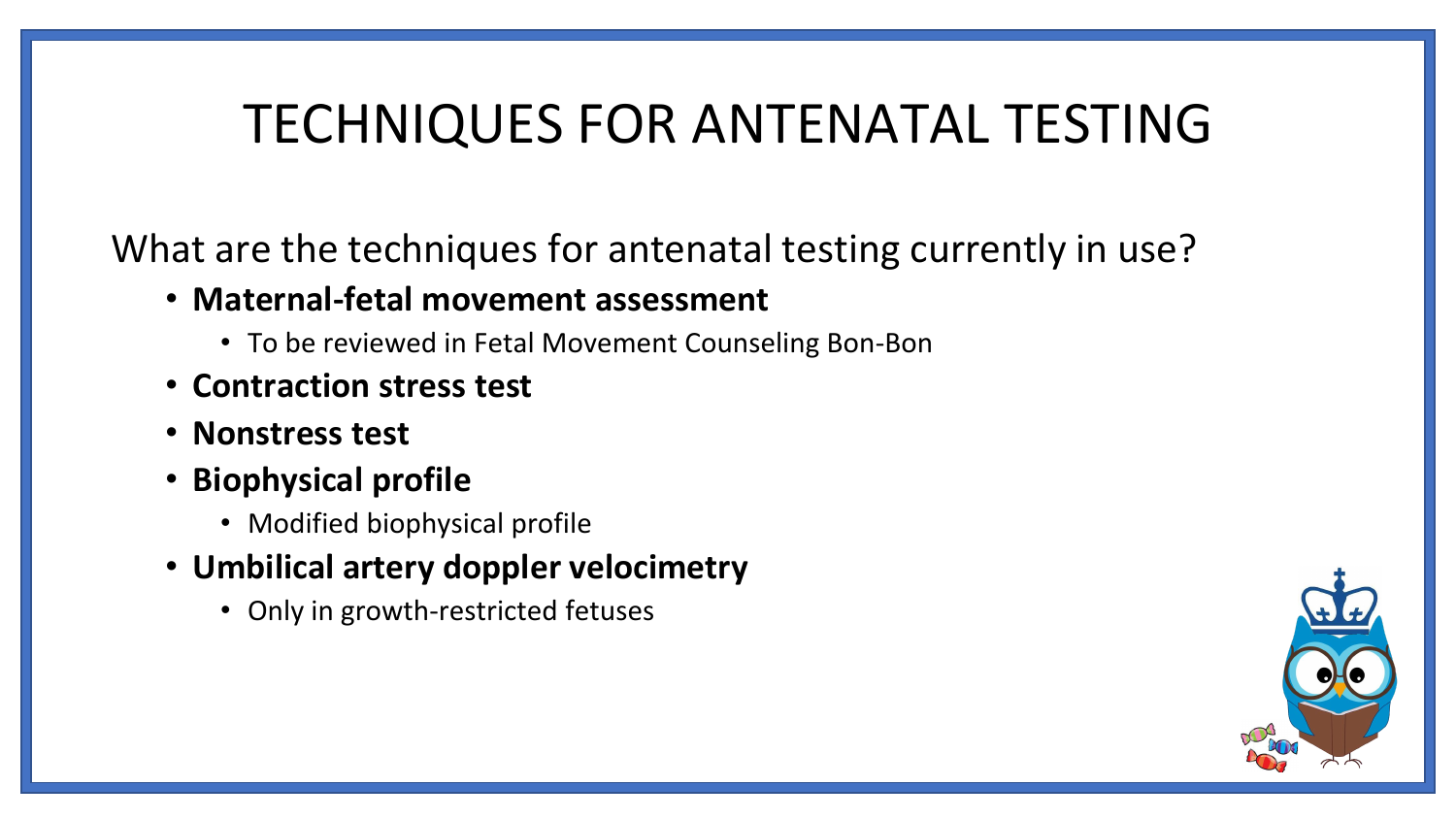### CONTRACTION STRESS TEST

#### • **What is the physiology of a CST?**

• Fetal oxygenation is worsened by uterine contractions

#### • **How is a CST performed?**

- Patient in lateral recumbent position
- FHR and uterine contractions recorded
- 3 contractions for at least 40 seconds in 10 minute period
	- Spontaneous or induced contractions

#### • **How is a CST interpreted?**

- **NEGATIVE**: no late or significant variable decelerations
	- Even if the contraction frequency is fewer than three in 10 minutes
- **POSITIVE**: late decelerations after 50% or more of contractions
- **EQUIVOCAL-SUSPICIOUS**: intermittent late decelerations or significant variable decelerations
- **EQUIVOCAL**: FHR decelerations that occur in the presence of contractions more frequent than every 2 minutes or lasting longer than 90 seconds
- **UNSATISFACTORY**: fewer than three contractions in 10 minutes or an uninterpretable tracing

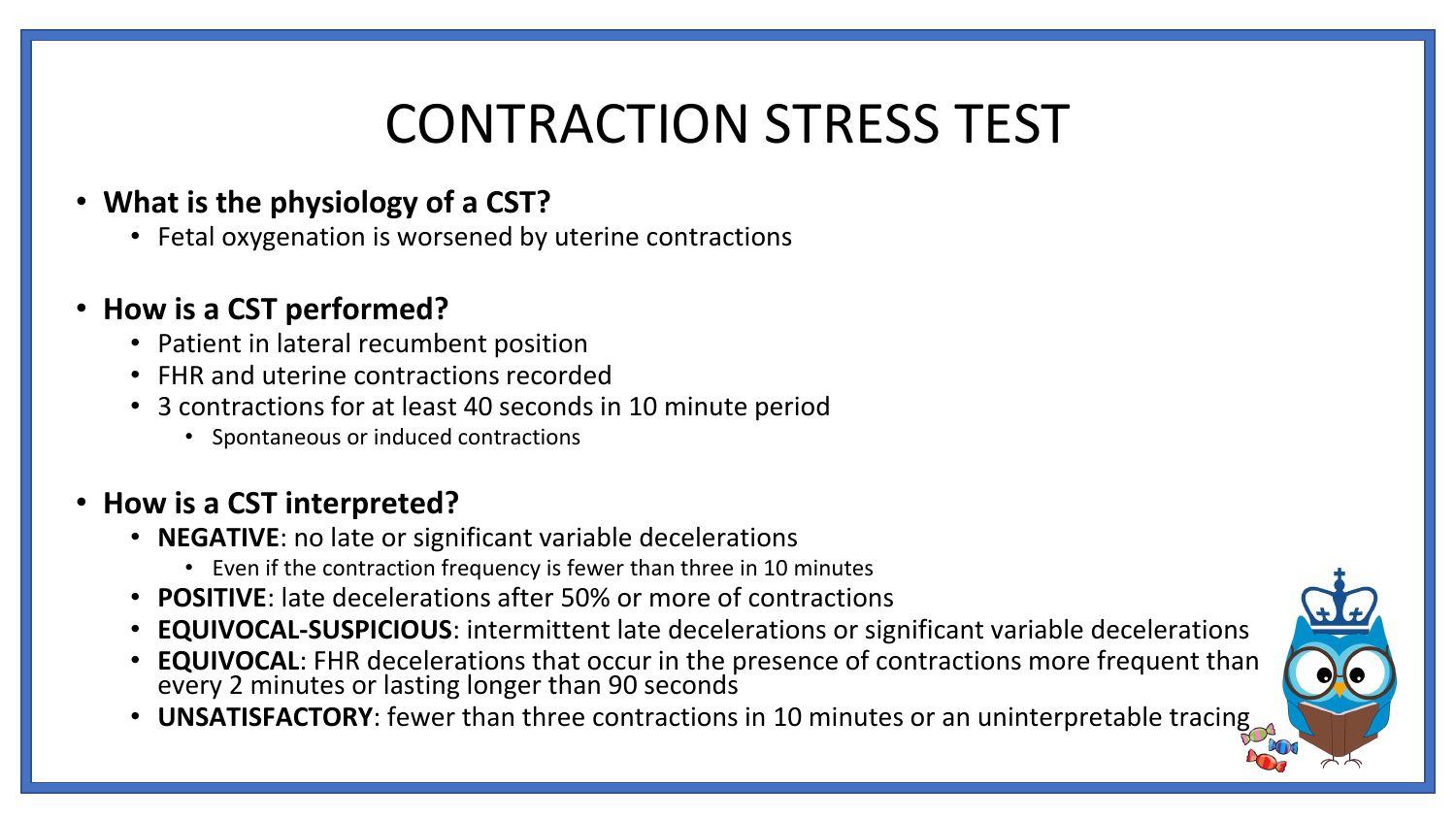### NONSTRESS TEST

#### • **What is the physiology of an NST?**

• In a fetus that is not acidotic or neurologically depressed, fetal movements cause accelerations

#### • **How is an NST performed?**

- Semi-fowler or lateral recumbent position
- FHR and uterine contractions recorded
- 20 minutes duration
	- May be necessary to monitor longer to account for sleep cycle
- **How is an NST interpreted?** 
	- **REACTIVE**: 2 or more accelerations in 20 minute period
	- **NON-REAECTIVE:** Lacks sufficient accelerations in 40 minute period

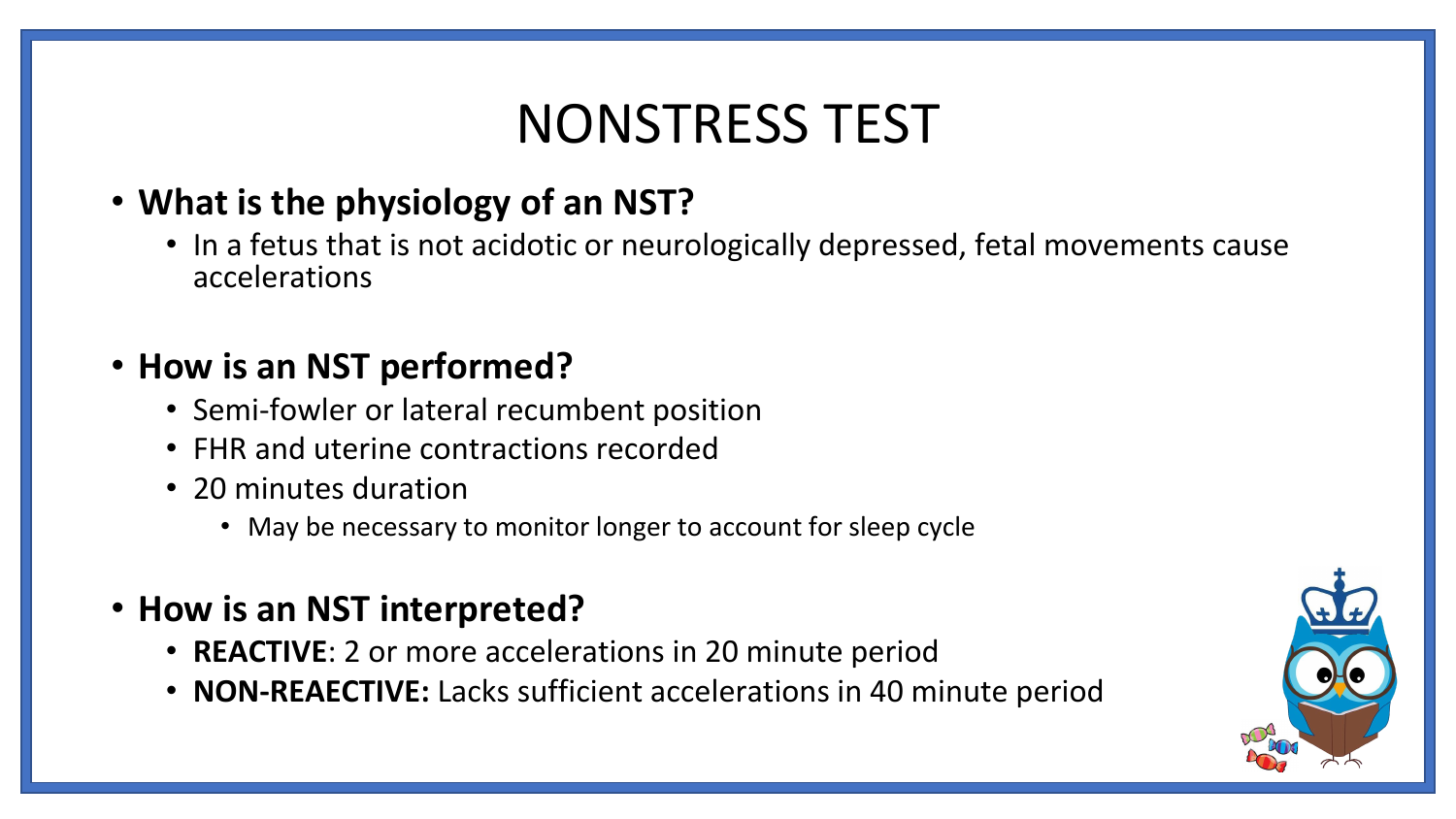### BIOPHYSICAL PROFILE

#### • **What are the components of a BPP?**

- 1. Nonstress test-may be omitted without compromising test validity if the results of all four ultrasound components of the BPP are normal (35)
- 2. Fetal breathing movements-one or more episodes of rhythmic fetal breathing movements of 30 seconds or more within 30 minutes
- 3. Fetal movement-three or more discrete body or limb movements within 30 minutes
- 4. Fetal tone-one or more episodes of extension of a fetal extremity with return to flexion, or opening or closing of a hand
- 5. Determination of the amniotic fluid volume—a single deepest vertical pocket greater than 2 cm is considered evidence of adequate amniotic fluid (36-38)

#### • **How is a BPP interpreted?**

- Each component receives 2 points:
	- **8-10:** NORMAL
	- **6:** EQUIVOCAL
	- **4 or less:** ABNORMAL
	- **OLIGOHYDRAMNIOS**: Always evaluate further

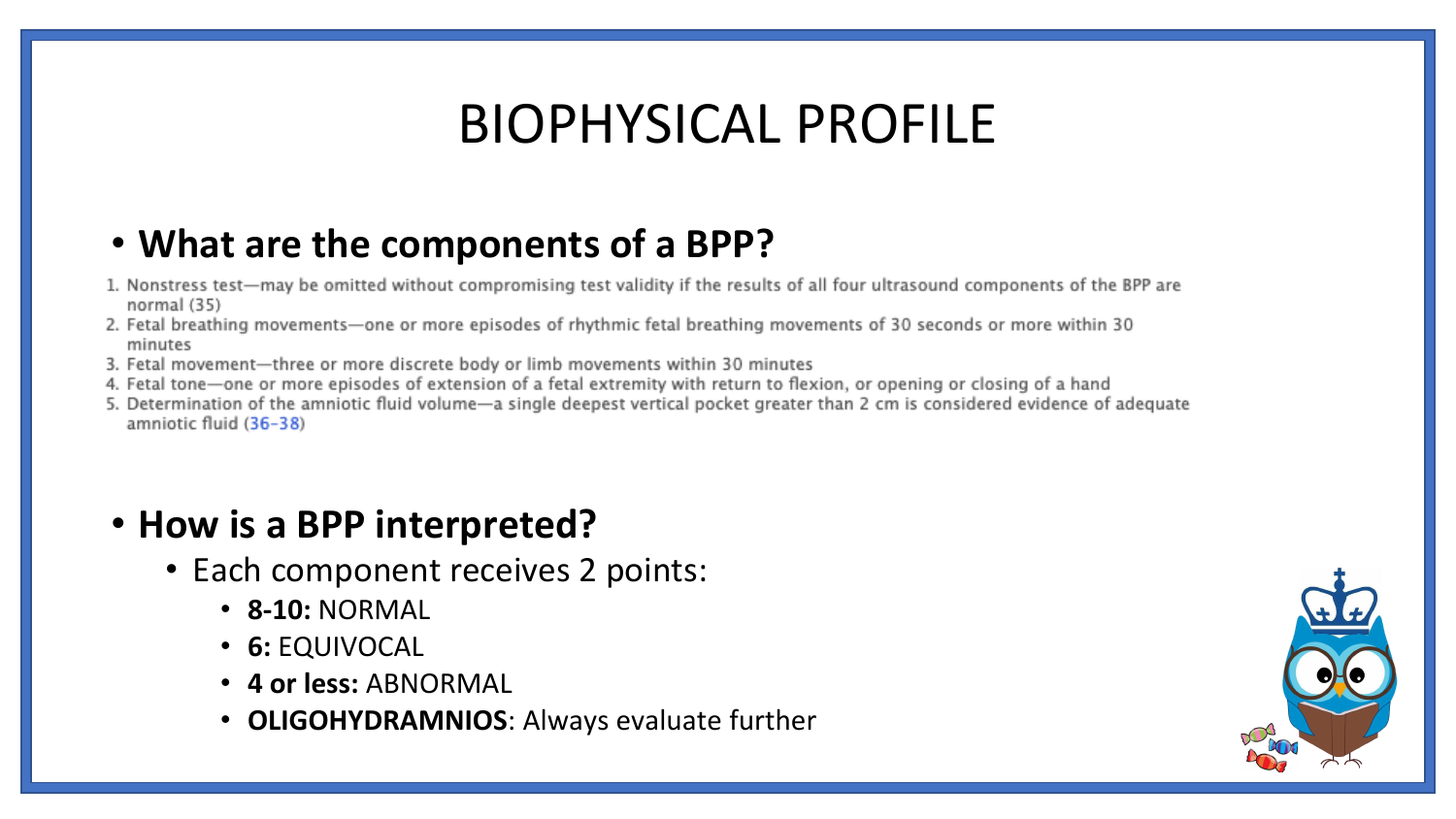### MODIFIED BIOPHYSICAL PROFILE

#### • **What are the components of a modified BPP?**

• NST and amniotic fluid volume assessment

#### • **What is the physiology of a modified BPP?**

- NST represents a short-term assessment of acid-base status
- Amniotic fluid volume represents a long-term assessment of placental function

#### • **How is a modified BPP interpreted?**

• Abnormal if either component is abnormal

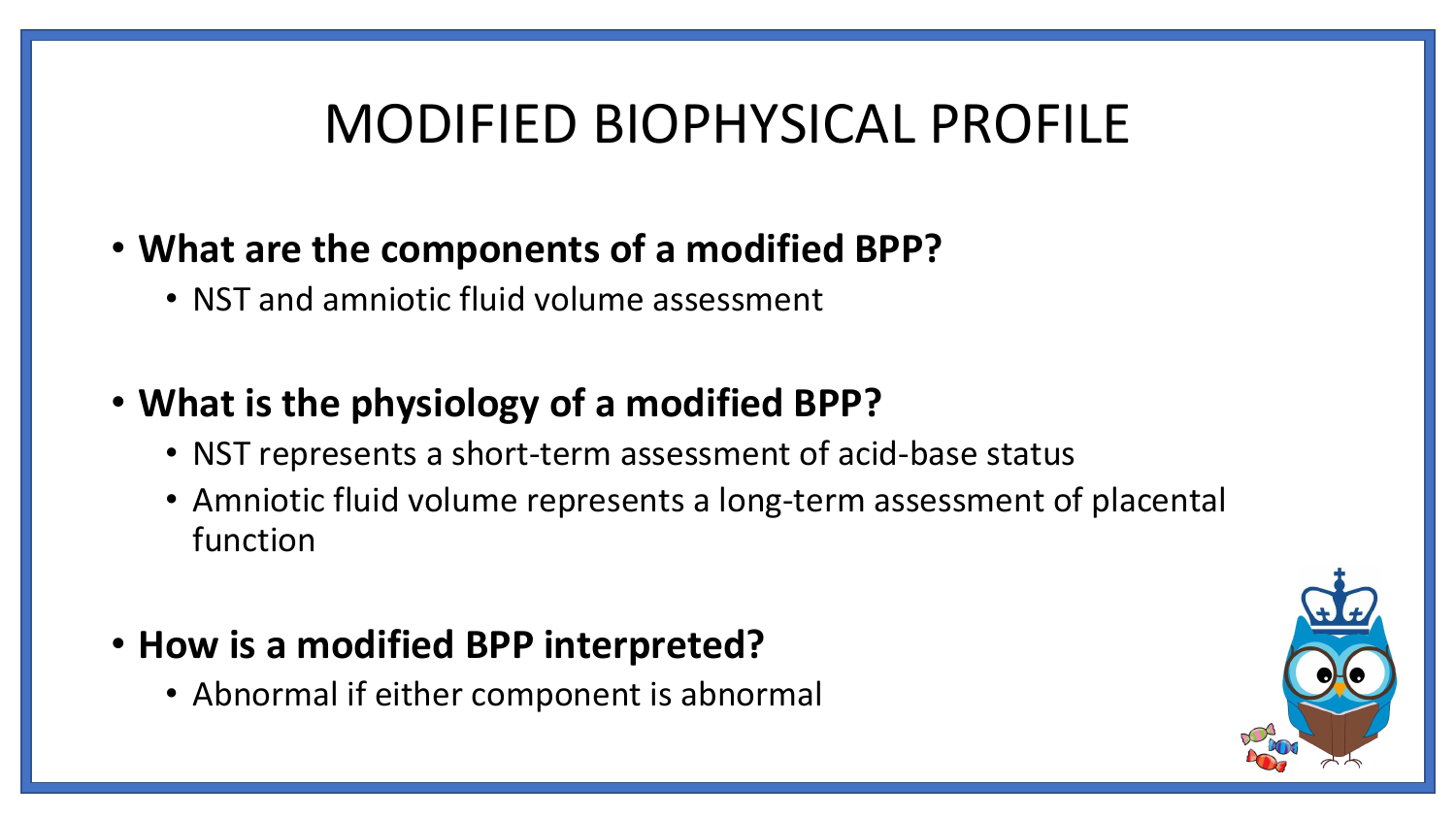### FALSE-NEGATIVE RATE OF ANTENATAL TESTING

How reassuring is normal antenatal testing?

- High negative predictive value for incidence of stillbirth within 1 week
	- **CST:** 0.3 per 1000
	- **NST:** 1.9 per 1000
	- **BPP:** 0.8 per 1000
	- **Modified BPP:** 0.8 per 1000

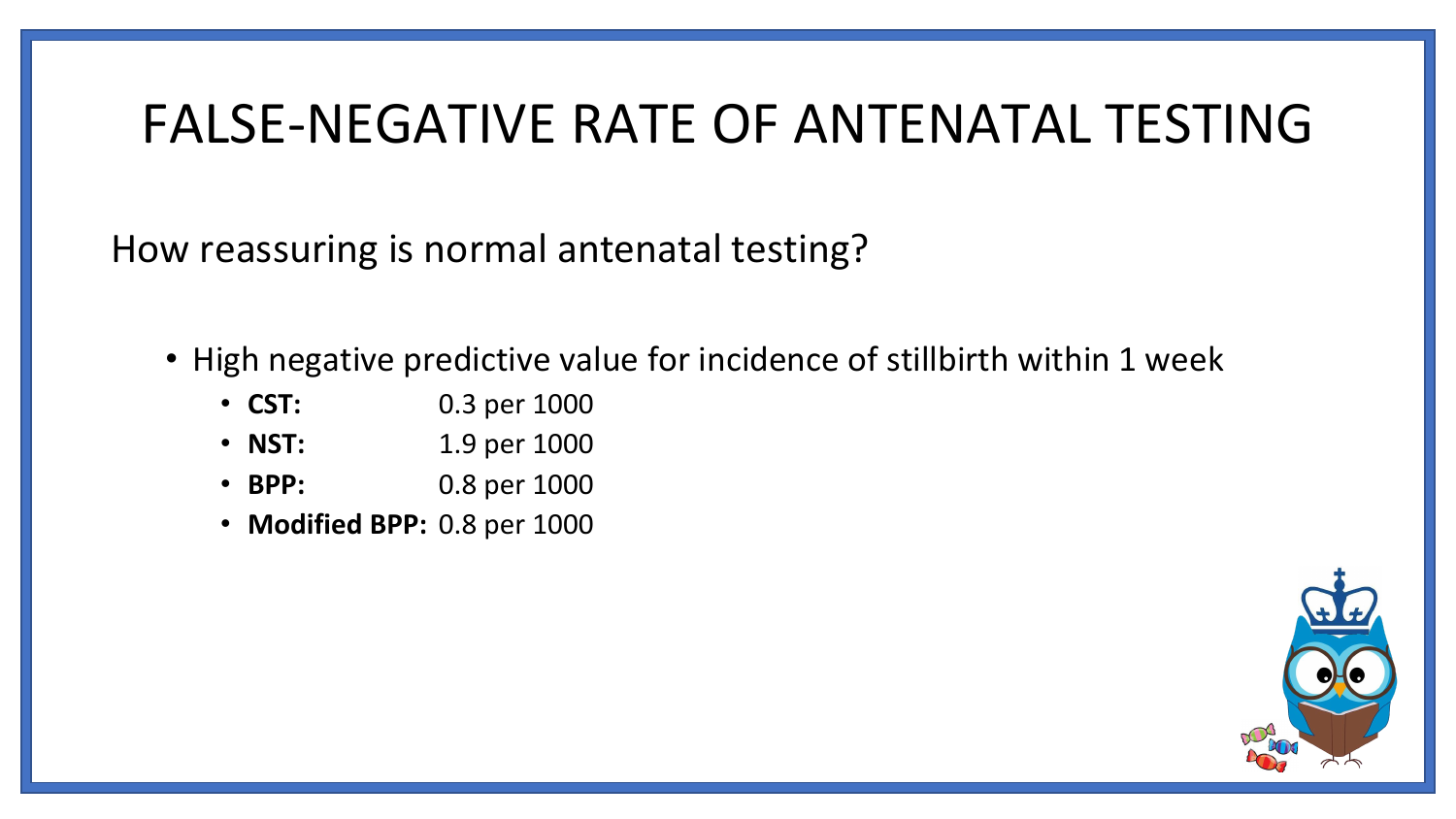### SOCIAL DETERMINANTS OF HEALTH

#### **How many appointments do I need go to!?**

The medical risks of antenatal testing may be minimal, but the time required can have a huge impact on our patients. Many patients do not have sick/medical time from work and struggle with finding childcare options. It is our responsibility to keep the patient at the center of their care, including looking at the psychosocial impact of our recommendations.

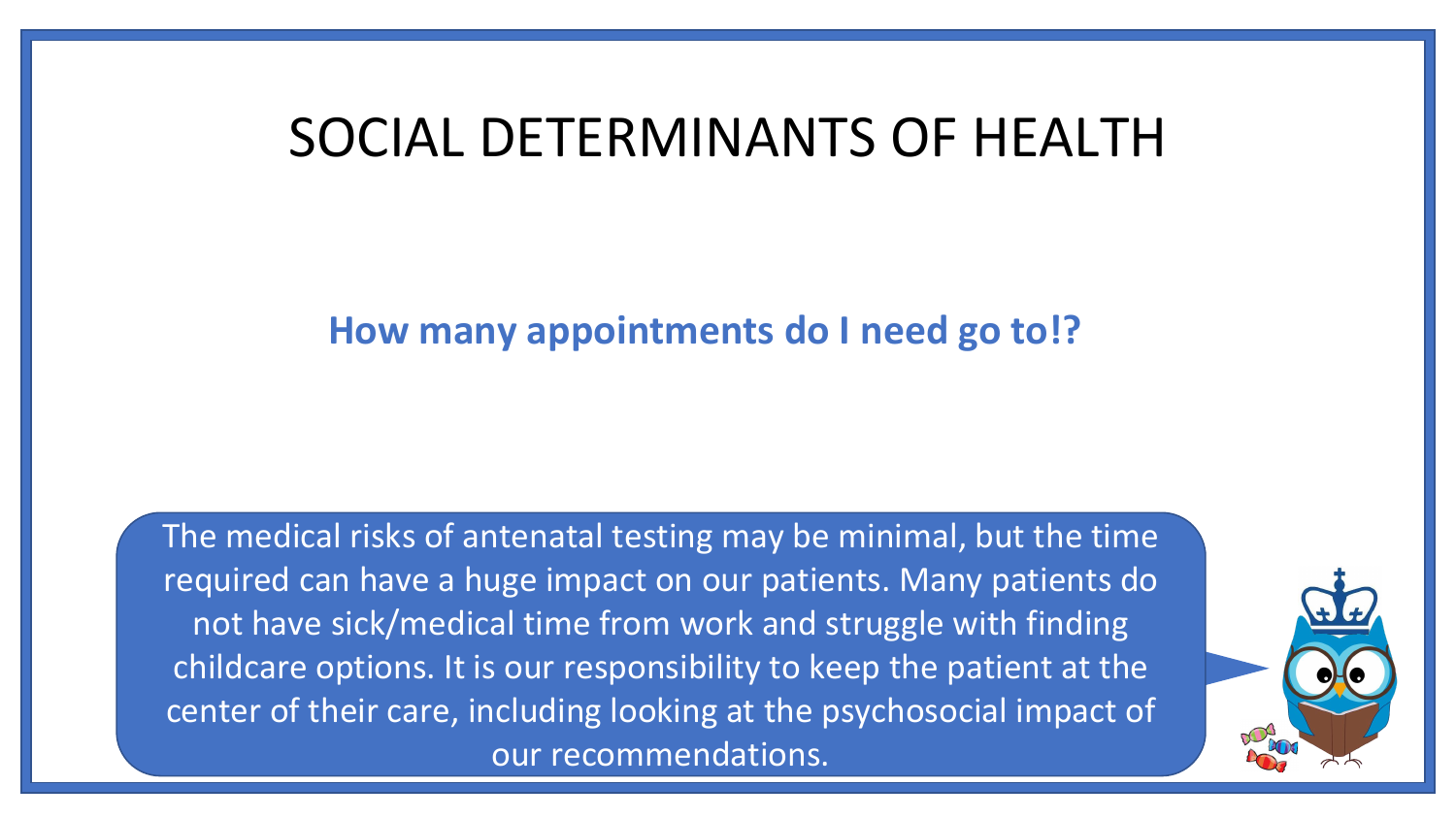### EPIC .PHRASE

#### **.BBANTESTING**

Description: Antenatal Testing Counseling

Given the patient's \*\*\*, I recommended they initiate antenatal testing at \*\*\*wga with \*\*\*. This will occur at \*\*\* frequency. I reviewed the indication for antenatal testing, the method, and the implications of the results. Their questions were answered to their satisfaction.

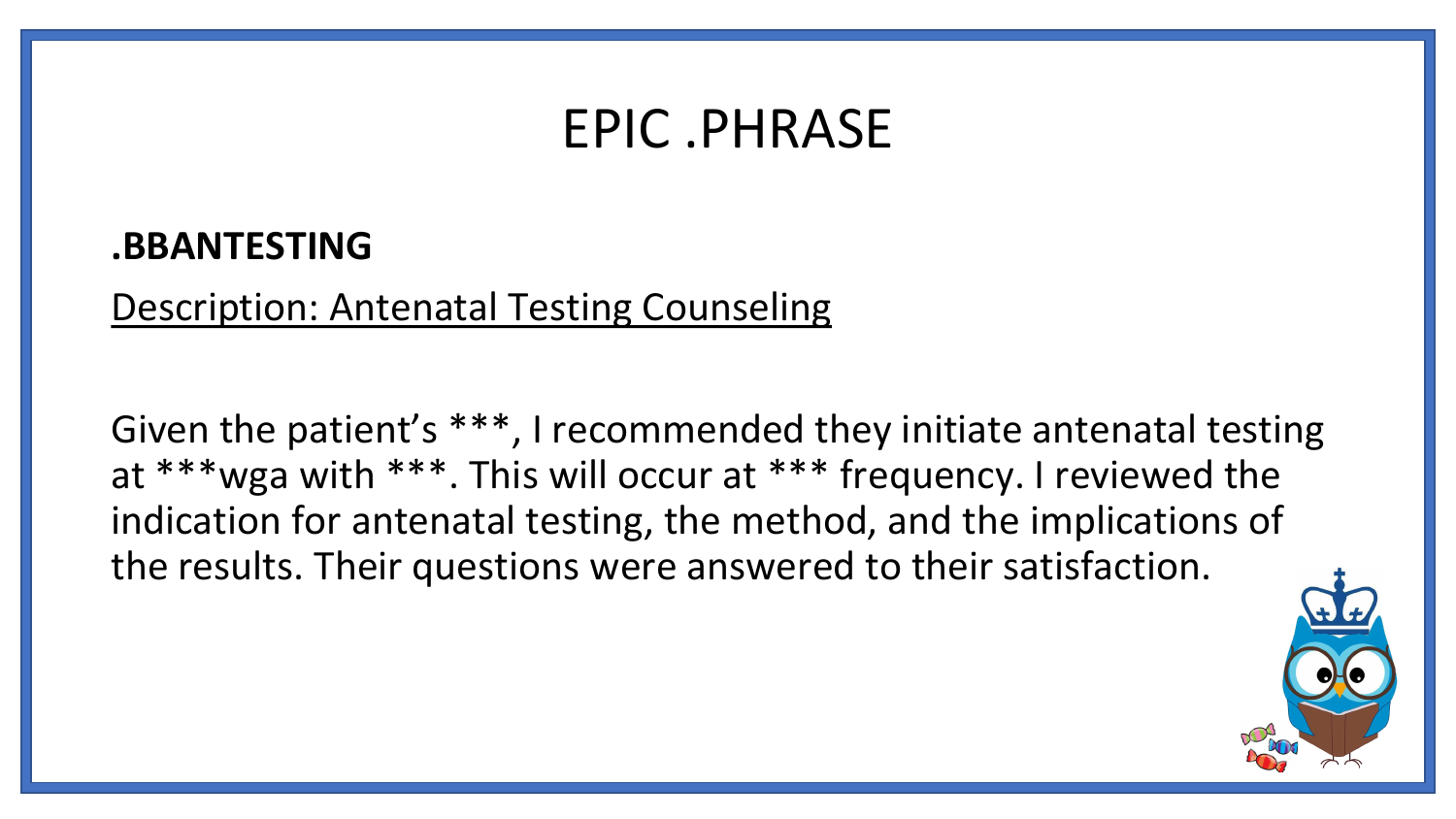### CODING AND BILLING

#### Antenatal Testing Counseling

- **ICD-10 Codes** 
	- 036.8190
		- Decreased fetal movement, unspecified trimester
	- 036.8390
		- Maternal care for abnormalities of the fetal heart rate or rhythm, unspecified trimester

#### • **CPT Codes**

- 99214
	- Office or other outpatient visit for the evaluation and management of an established patient, which requires at least two of these three key components:
		- A detailed history; a detailed examination; medical decision making of moderate complexity.
		- Counseling and/or coordination of care with other physicians, other qualified health care professionals, or agencies are provided consistent with the nature of the problem(s) and the patient's and/or family's needs.
		- Usually, the presenting problem(s) are of moderate to high severity.
		- Typically, 25 minutes are spent face-to-face with the patient and/or family.